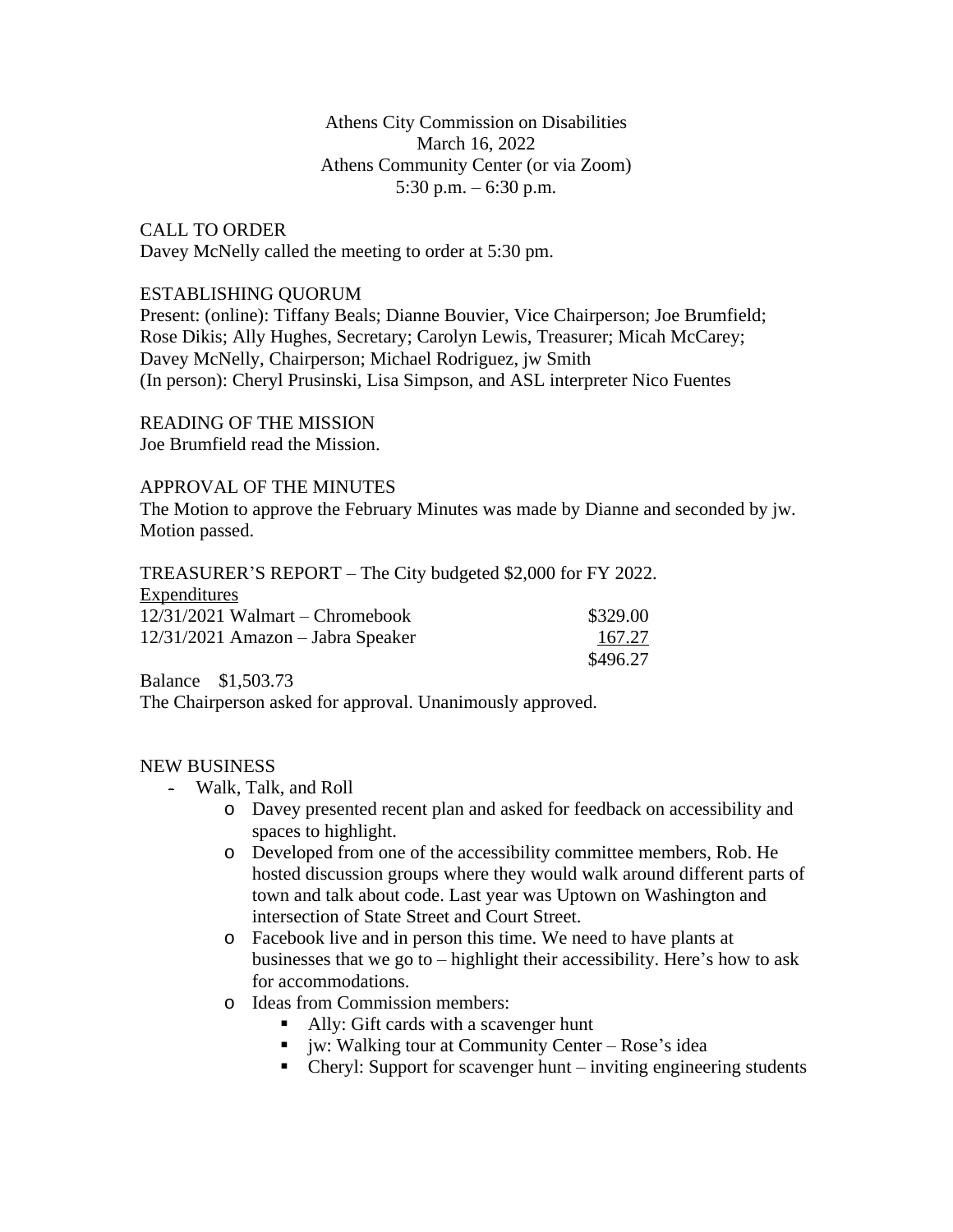- Davey may need an amplifier or drum (Cheryl's suggestion, Joe can provide?), packaging as lunch and learn, who do we want to showcase? Zoe's fine dining hidden ramp
- Carolyn Brenen's has a small ramp
- Rose Casa has a ramp
- Dianne: likes Cheryl's idea of going inside of some places  $-CVS$ could be good one because it is congested
- **Tiffany: Bagel Street**
- Lisa asked if we have highlighted parks? Davey responded that assessment have been completed on a few of them.
- o Carolyn presented that Ally is interested in Exec. Team Secretary role. Dianne made a motion that Ally be approved as Secretary. Seconded by Carolyn. Motion passed.

OLD BUSINESS:

- Davey reviewed information about Committee Meetings, Zoom, and how to ask for accommodation

## COMMITTEE REPORTS

-- Executive Team

- Davey reported that in keeping with the passing of HB 51, we will be meeting on Zoom through June. We are keeping room reservations for people who want to meet in person. Members should contact Davey or Dianne if arrangements need to be made to get technology to site

- Davey announced that the Exec. Team has added Ally who agreed to serve as **Secretary** 

- Mayor Designee Report - Dianne meets with the Mayor quarterly in her role as Mayor's designee. Update on DEI position – still pending City Council approval. Asked him to write a column – he asked if Commission would draft something for him first. He talked about new projects: the renovation on Washington and State. New emergency room hospital from Marietta memorial. New housing project on Westside of town. He asked Commission to work on putting together a budget for next year with submission in August.

### -- Accessibility and Advocacy

- Davey announced the committee drafted Goals for 2022 (sent as meeting attachment), that they are working on a Live Talk, Walk, and Roll for June 10 at noon, and doing follow up on Pilot Project for Accessibility Audits. A lunch or a follow up event was suggested.

- The Committee met with EPW department – they just completed ADA training, Dianne commented that the Federal Highway Administration might have slightly different standards than the ADA. Stimson: Better overall but a few spots could still be updated for accessible parking and missed opportunity of some businesses with one step in front of their building where they could have added a ramp.